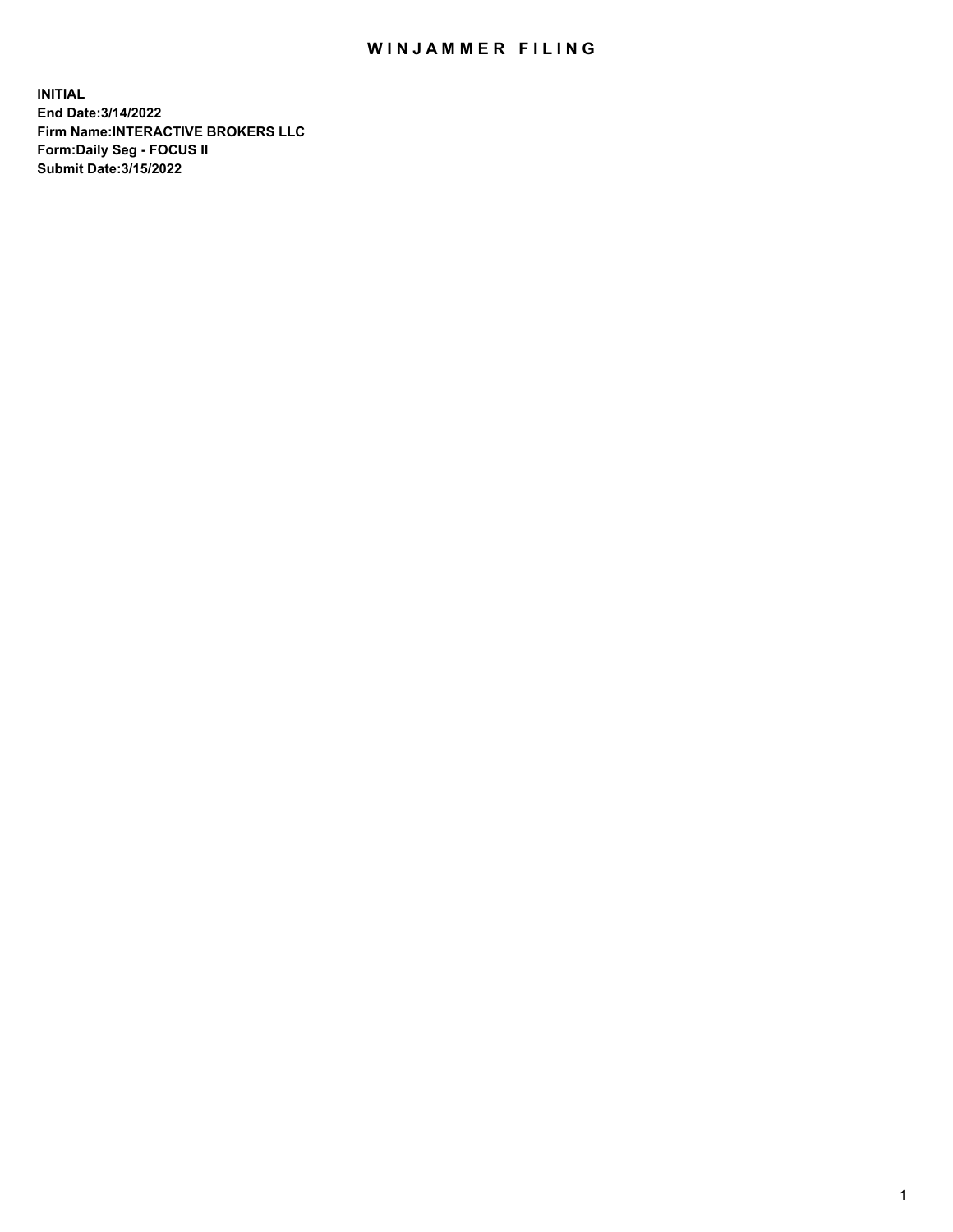**INITIAL End Date:3/14/2022 Firm Name:INTERACTIVE BROKERS LLC Form:Daily Seg - FOCUS II Submit Date:3/15/2022 Daily Segregation - Cover Page**

| Name of Company                                                                                                                                                                                                                                                                                                                | <b>INTERACTIVE BROKERS LLC</b>                                                                  |  |
|--------------------------------------------------------------------------------------------------------------------------------------------------------------------------------------------------------------------------------------------------------------------------------------------------------------------------------|-------------------------------------------------------------------------------------------------|--|
| <b>Contact Name</b>                                                                                                                                                                                                                                                                                                            | James Menicucci                                                                                 |  |
| <b>Contact Phone Number</b>                                                                                                                                                                                                                                                                                                    | 203-618-8085                                                                                    |  |
| <b>Contact Email Address</b>                                                                                                                                                                                                                                                                                                   | jmenicucci@interactivebrokers.c<br>om                                                           |  |
| FCM's Customer Segregated Funds Residual Interest Target (choose one):<br>a. Minimum dollar amount: ; or<br>b. Minimum percentage of customer segregated funds required:%; or<br>c. Dollar amount range between: and; or<br>d. Percentage range of customer segregated funds required between:% and%.                          | $\overline{\mathbf{0}}$<br>$\overline{\mathbf{0}}$<br>155,000,000 245,000,000<br>0 <sub>0</sub> |  |
| FCM's Customer Secured Amount Funds Residual Interest Target (choose one):<br>a. Minimum dollar amount: ; or<br>b. Minimum percentage of customer secured funds required:%; or<br>c. Dollar amount range between: and; or<br>d. Percentage range of customer secured funds required between:% and%.                            | <u>0</u><br>$\overline{\mathbf{0}}$<br>80,000,000 120,000,000<br>00                             |  |
| FCM's Cleared Swaps Customer Collateral Residual Interest Target (choose one):<br>a. Minimum dollar amount: ; or<br>b. Minimum percentage of cleared swaps customer collateral required:% ; or<br>c. Dollar amount range between: and; or<br>d. Percentage range of cleared swaps customer collateral required between:% and%. | <u>0</u><br>$\overline{\mathbf{0}}$<br>$\underline{0}$ $\underline{0}$<br>0 <sub>0</sub>        |  |

Attach supporting documents CH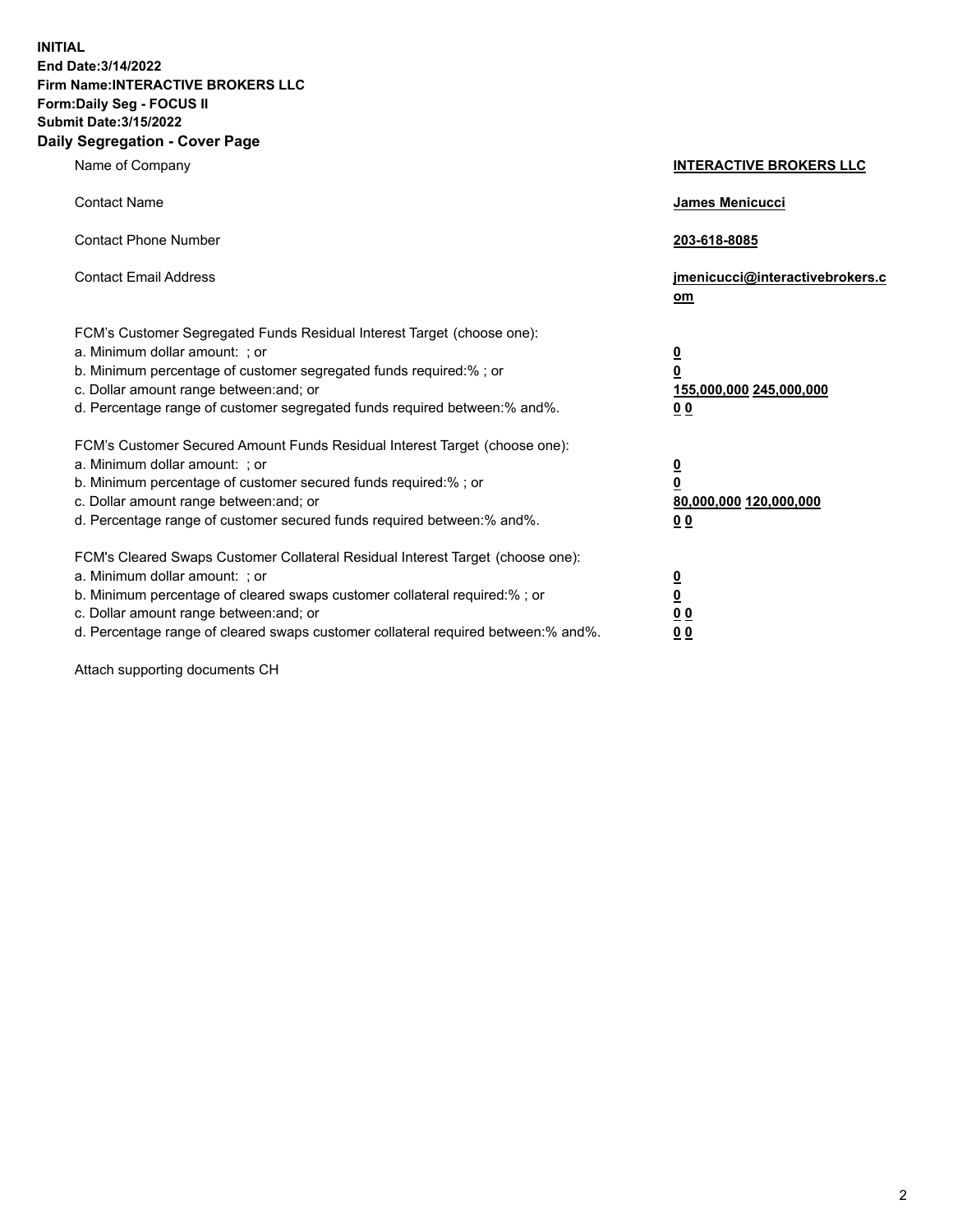**INITIAL End Date:3/14/2022 Firm Name:INTERACTIVE BROKERS LLC Form:Daily Seg - FOCUS II Submit Date:3/15/2022 Daily Segregation - Secured Amounts**

## Foreign Futures and Foreign Options Secured Amounts Amount required to be set aside pursuant to law, rule or regulation of a foreign government or a rule of a self-regulatory organization authorized thereunder **0** [7305] 1. Net ledger balance - Foreign Futures and Foreign Option Trading - All Customers A. Cash **528,087,705** [7315] B. Securities (at market) **0** [7317] 2. Net unrealized profit (loss) in open futures contracts traded on a foreign board of trade **-32,380,941** [7325] 3. Exchange traded options a. Market value of open option contracts purchased on a foreign board of trade **103,431** [7335] b. Market value of open contracts granted (sold) on a foreign board of trade **-12,636** [7337] 4. Net equity (deficit) (add lines 1. 2. and 3.) **495,797,559** [7345] 5. Account liquidating to a deficit and account with a debit balances - gross amount **15,348** [7351] Less: amount offset by customer owned securities **0** [7352] **15,348** [7354] 6. Amount required to be set aside as the secured amount - Net Liquidating Equity Method (add lines 4 and 5) **495,812,907** [7355] 7. Greater of amount required to be set aside pursuant to foreign jurisdiction (above) or line 6. **495,812,907** [7360] FUNDS DEPOSITED IN SEPARATE REGULATION 30.7 ACCOUNTS 1. Cash in banks A. Banks located in the United States **16,296,679** [7500] B. Other banks qualified under Regulation 30.7 **0** [7520] **16,296,679** [7530] 2. Securities A. In safekeeping with banks located in the United States **481,751,950** [7540] B. In safekeeping with other banks qualified under Regulation 30.7 **0** [7560] **481,751,950** [7570] 3. Equities with registered futures commission merchants A. Cash **0** [7580] B. Securities **0** [7590] C. Unrealized gain (loss) on open futures contracts **0** [7600] D. Value of long option contracts **0** [7610] E. Value of short option contracts **0** [7615] **0** [7620] 4. Amounts held by clearing organizations of foreign boards of trade A. Cash **0** [7640] B. Securities **0** [7650] C. Amount due to (from) clearing organization - daily variation **0** [7660] D. Value of long option contracts **0** [7670] E. Value of short option contracts **0** [7675] **0** [7680] 5. Amounts held by members of foreign boards of trade A. Cash **181,272,588** [7700] B. Securities **0** [7710] C. Unrealized gain (loss) on open futures contracts **-16,866,242** [7720] D. Value of long option contracts **103,431** [7730] E. Value of short option contracts **-12,636** [7735] **164,497,141** [7740] 6. Amounts with other depositories designated by a foreign board of trade **0** [7760] 7. Segregated funds on hand **0** [7765] 8. Total funds in separate section 30.7 accounts **662,545,770** [7770] 9. Excess (deficiency) Set Aside for Secured Amount (subtract line 7 Secured Statement Page 1 from Line 8) **166,732,863** [7380] 10. Management Target Amount for Excess funds in separate section 30.7 accounts **80,000,000** [7780] 11. Excess (deficiency) funds in separate 30.7 accounts over (under) Management Target **86,732,863** [7785]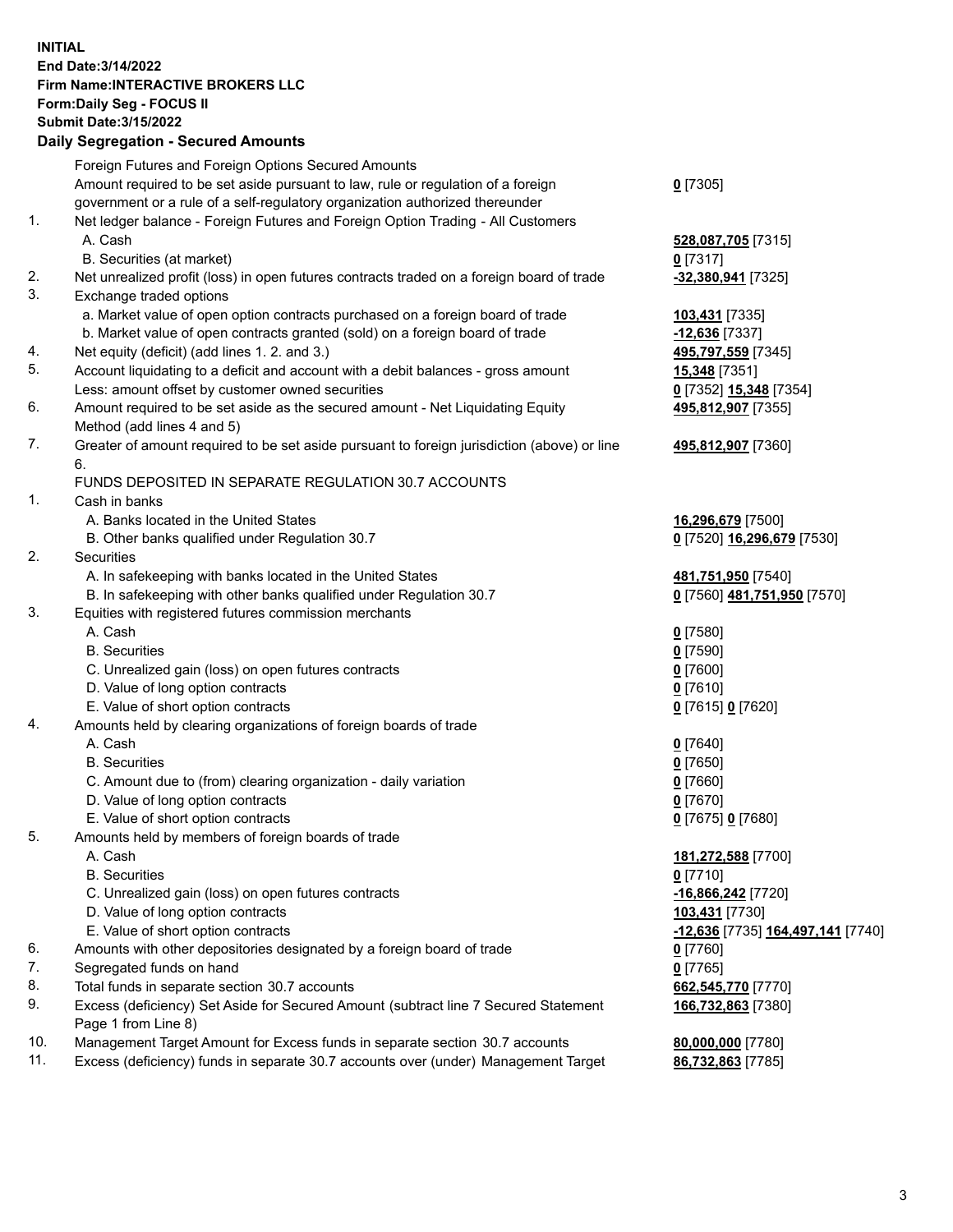**INITIAL End Date:3/14/2022 Firm Name:INTERACTIVE BROKERS LLC Form:Daily Seg - FOCUS II Submit Date:3/15/2022 Daily Segregation - Segregation Statement** SEGREGATION REQUIREMENTS(Section 4d(2) of the CEAct) 1. Net ledger balance A. Cash **8,245,993,513** [7010] B. Securities (at market) **0** [7020] 2. Net unrealized profit (loss) in open futures contracts traded on a contract market **213,879,901** [7030] 3. Exchange traded options A. Add market value of open option contracts purchased on a contract market **897,865,416** [7032] B. Deduct market value of open option contracts granted (sold) on a contract market **-831,019,621** [7033] 4. Net equity (deficit) (add lines 1, 2 and 3) **8,526,719,209** [7040] 5. Accounts liquidating to a deficit and accounts with debit balances - gross amount **1,096,595** [7045] Less: amount offset by customer securities **0** [7047] **1,096,595** [7050] 6. Amount required to be segregated (add lines 4 and 5) **8,527,815,804** [7060] FUNDS IN SEGREGATED ACCOUNTS 7. Deposited in segregated funds bank accounts A. Cash **954,991,023** [7070] B. Securities representing investments of customers' funds (at market) **5,509,552,370** [7080] C. Securities held for particular customers or option customers in lieu of cash (at market) **0** [7090] 8. Margins on deposit with derivatives clearing organizations of contract markets A. Cash **1,375,319,322** [7100] B. Securities representing investments of customers' funds (at market) **876,929,660** [7110] C. Securities held for particular customers or option customers in lieu of cash (at market) **0** [7120] 9. Net settlement from (to) derivatives clearing organizations of contract markets **-58,792,977** [7130] 10. Exchange traded options A. Value of open long option contracts **897,865,416** [7132] B. Value of open short option contracts **-831,019,621** [7133] 11. Net equities with other FCMs A. Net liquidating equity **0** [7140] B. Securities representing investments of customers' funds (at market) **0** [7160] C. Securities held for particular customers or option customers in lieu of cash (at market) **0** [7170] 12. Segregated funds on hand **0** [7150] 13. Total amount in segregation (add lines 7 through 12) **8,724,845,193** [7180] 14. Excess (deficiency) funds in segregation (subtract line 6 from line 13) **197,029,389** [7190] 15. Management Target Amount for Excess funds in segregation **155,000,000** [7194]

16. Excess (deficiency) funds in segregation over (under) Management Target Amount Excess

**42,029,389** [7198]